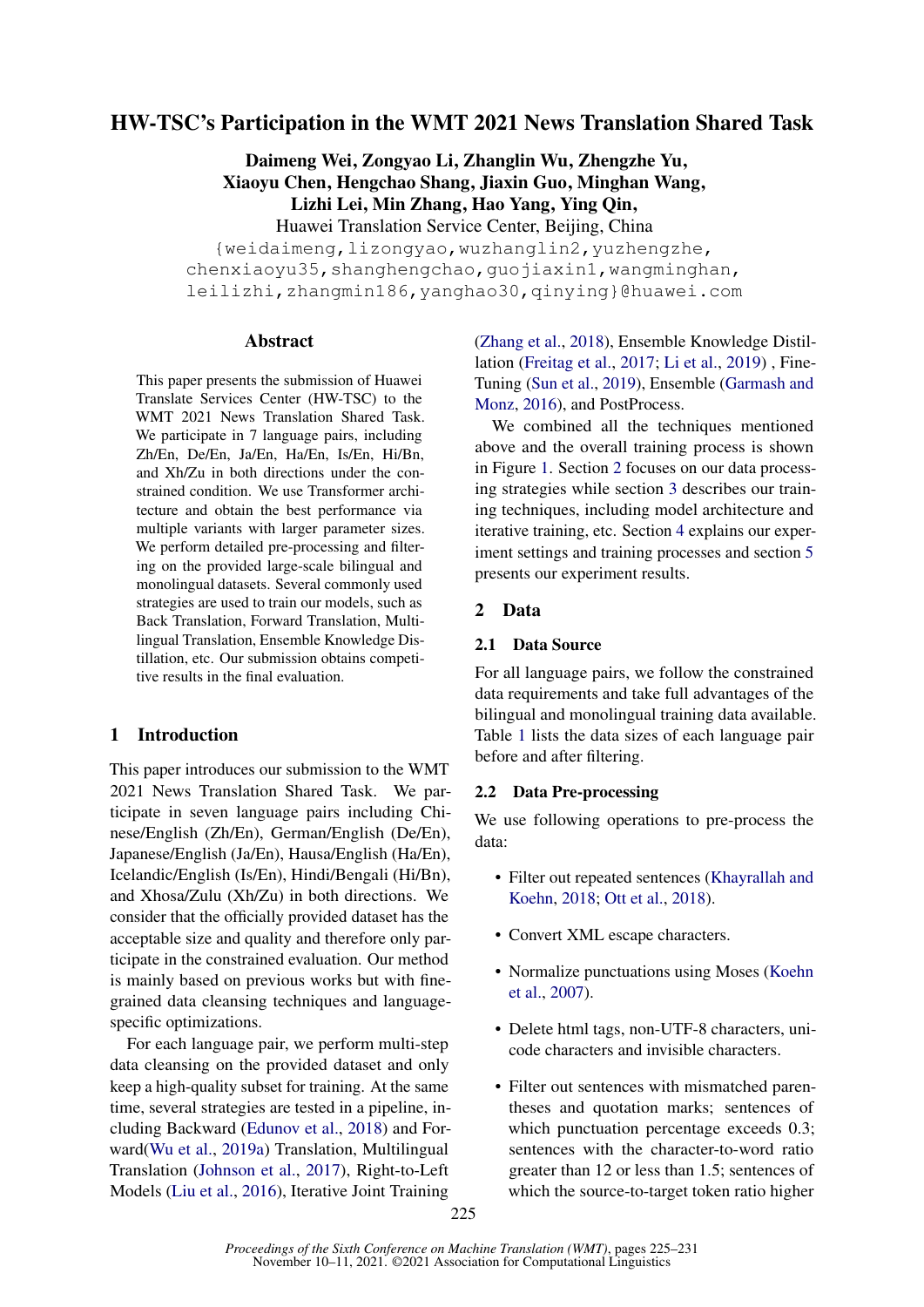<span id="page-1-0"></span>

Figure 1: This figure shows the training process for the WMT 2021 News Translation Shared Task, which consists of three stages. In stage 1, one forward model and one backward model are trained. In stage 2, the synthetic data by FTST is used to train L2R and R2L models. In stage 3, the synthetic data by enhanced models are used to train models. Finally, model ensemble is used to boost the performance.

than 3 or lowers than 0.3; sentences with more than 120 tokens.

- Apply langid [\(Joulin et al.,](#page-6-8) [2016b](#page-6-8), a) to filter sentences in other languages.
- Use fast-align [\(Dyer et al.,](#page-5-4) [2013\)](#page-5-4) to filter sentence pairs with poor alignment.

We perform the additional steps to process Chinese data:

- Convert traditional Chinese characters to simplified ones.
- Convert fullwidth forms to halfwidth forms.

Data sizes before and after cleansing are listed in Table [1.](#page-2-0)

# 2.3 Data Selection

Since the news (in-domain) monolingual data in some tasks is not sufficient, it is necessary to obtain data from Common Crawl. We use Fasttext [\(Joulin](#page-6-9) [et al.,](#page-6-9) [2016a\)](#page-6-9) to train a binary classification model to distinguish between in-domain and out-domain data.

# <span id="page-1-1"></span>3 System Overview

# <span id="page-1-2"></span>3.1 Model

Transformer [\(Vaswani et al.,](#page-6-10) [2017\)](#page-6-10) has been widely used for machine translation in recent years, which has achieved good performance even with the most primitive architecture without much modifications. Therefore, we choose to start from Transformer-Big and consider it as a baseline. Four variants of Transformer are also evaluated during the experiments, which are the model with wider FFN layers proposed in [\(Ng et al.,](#page-6-11) [2019\)](#page-6-11), and the deeper encoder version proposed in [\(Sun et al.,](#page-6-4) [2019\)](#page-6-4). Here, we use the following four variants:

- Deep 25-6 model: The number of the encoder layers is adjusted to 25 based on the transformer base model architecture and layer normalization is added. The other settings remain the same as the base model.
- Deep 35-6 model: The number of the encoder layers is adjusted to 36 based on the transformer base model architecture and layer normalization is added. The other settings remain the same as the base model.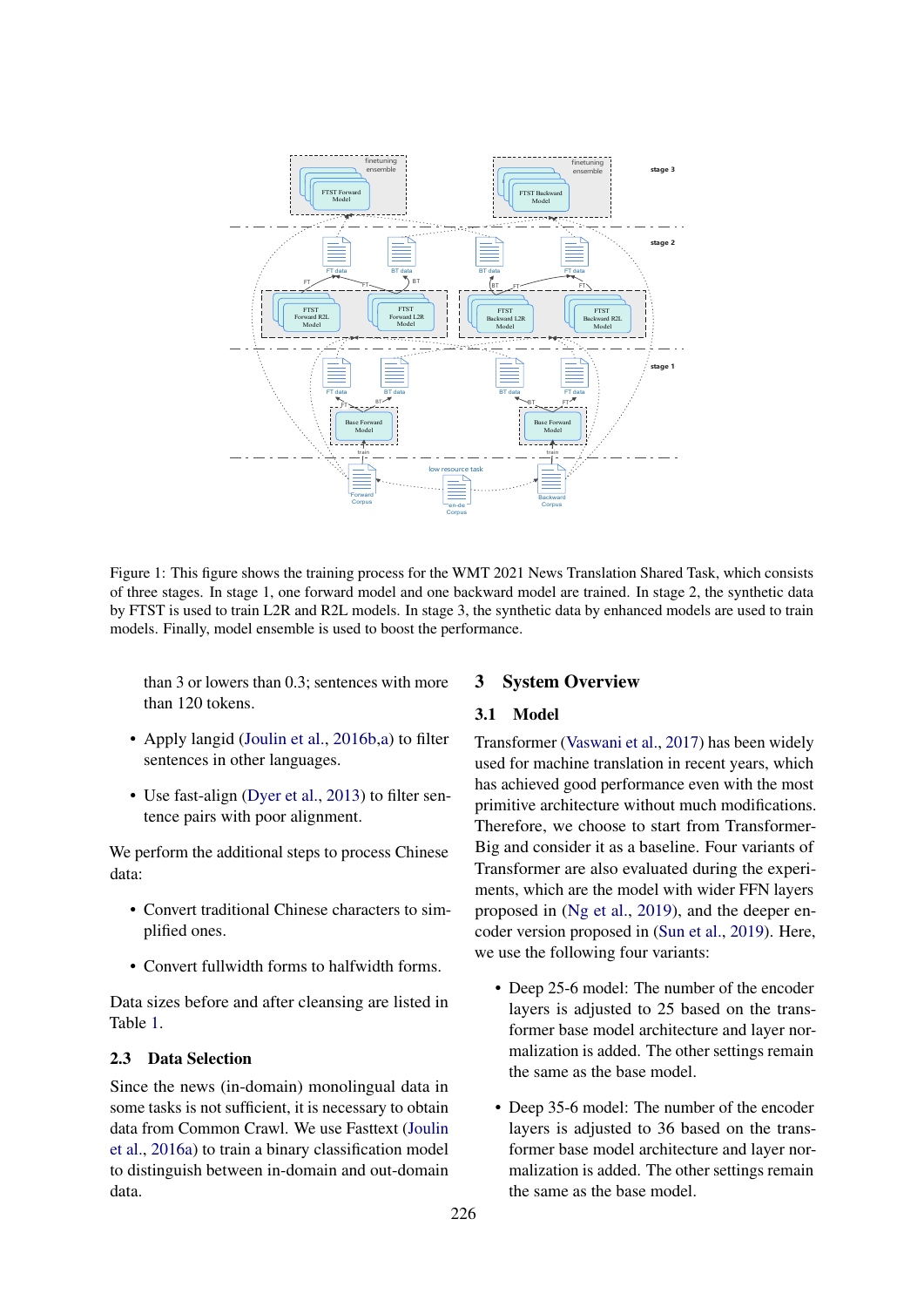<span id="page-2-0"></span>

| language pairs | Raw bi data | Filter bi data | <b>Used mono data</b> |
|----------------|-------------|----------------|-----------------------|
| Zh/En          | 37.8M       | 16.5M          | En: 150M, Zh:150M     |
| De/En          | 95M         | 79M            | En: 230M, De: 317M    |
| Ja/En          | 18M         | 13.5M          | En: 300M, Ja: 300M    |
| Ha/En          | 0.73M       | 0.59M          | En: 8M, Ha:8.65M      |
| Is/En          | 5.69M       | 4.04M          | En: 20M, Is: 18M      |
| Hi/Bn          | 3.53M       | 3.4M           | Bn: 59.3M, Hi: 45.8M  |

Table 1: Bilingual data sizes before and after filtering, and monolingual data used in tasks.

- Deep 35-6 big model: This model features 35-layer encoder, 6-layer decoder, 768 dimensions of word vector, 3076 dimensions of FFN, 16-head self-attention, and pre-norm.
- Deep 25-6 large Model: This model features 25-layer encoder, 6-layer decoder, 1024 dimensions of word vector, 4096 dimensions of FFN, 16-head self-attention, and pre-norm.

# <span id="page-2-1"></span>3.2 Data Augmentation

Back-translation [\(Edunov et al.,](#page-5-0) [2018\)](#page-5-0) is an effective way to boost translation quality by using monolingual sentences to generate synthetic training parallel data. As described in [\(Wu et al.,](#page-6-12) [2019b\)](#page-6-12), similar to back translation, the monolingual corpus in source language can also be used to generate forward translation text with a trained MT model, and the generated forward and backward translation data can both be merged with the authentic bilingual data. This strategy can increase the data size to a large extent.

We take full advantages of the officially provided monolingual data for data augmentation. In terms of back translation, we adopt top-k sampling for high-resource languages, and adopt beam search for low-resource languages. With regard to forward translation, we translate monolingual data using beam search. Through sampling, we ensure that the sizes of data generated by forward and back translation are relatively equal. In this paper, we refer to the combination of forward and sampling back translation as FTST.

# 3.3 Iterative Joint Training

[Zhang et al.](#page-6-2) [\(2018\)](#page-6-2) propose a new iterative joint training method, that is, using monolingual data from both source and target sides to train a sourceto-target (forward) model and a target-to-source (backward) model at the same time. The two models generate synthetic data for each other. The advantage of such method is that both of the two models gain improvement after each iteration with the synthetic data provided by the other, and then can generate synthetic data with higher quality. Such training procedure is repeated after the two models converge.

# 3.4 Multilingual Translation

[Johnson et al.](#page-5-1) [\(2017\)](#page-5-1) propose a simple solution to use a single neural machine translation model to translate among multiple languages, and the model requires no change to the model architecture. Instead, the model introduces an artificial token at the beginning of the input sentence to specify the required target language. All languages use a shared vocabulary. There is no need to add more parameters. In low-resource tasks, we select a portion of the En-De bilingual data and conduct a joint training. The experiment shows that a multilingual model can improve the translation quality of low-resource languages to a large extent.

## 3.5 Right-to-Left Models

The approach of Right-to-Left is proposed by [\(Liu](#page-6-1) [et al.,](#page-6-1) [2016\)](#page-6-1). The main idea is to integrate information of Right-to-Left (R2L) models to Left-to-Right (L2R) ones. Following this strategy, we translate the source sentences of the monolingual data with both R2L models and L2R models. In the Zh/En and De/En tasks, we use the R2L model to synthesize forward translation data using beam search and mix the synthetic data with the L2R synthetic data for iterative joint training.

#### 3.6 Ensemble Knowledge Distillation

Ensemble Knowledge Distillation [\(Freitag et al.,](#page-5-2) [2017;](#page-5-2) [Li et al.,](#page-6-3) [2019\)](#page-6-3) improves the performance of a student model by distilling knowledge from a group of trained teacher models. Comparing with some soft label distillation methods, the EKD for NMT is relatively straightforward, which can be implemented by training the student models on the combination of the original training set and the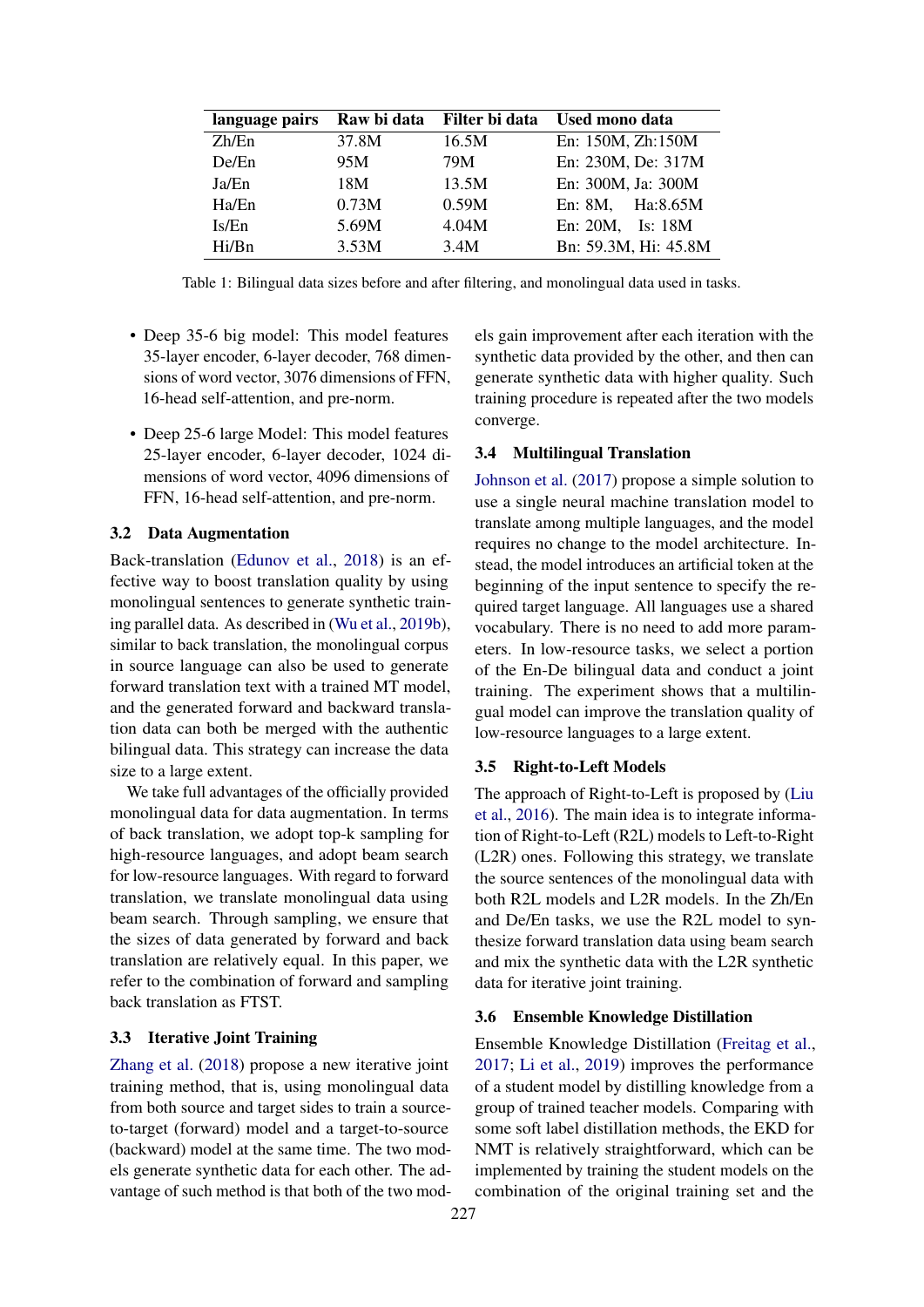translation from the ensembled teacher model on the training set. In our experiments, we ensemble models as the teacher model to translate the wmt21 test set, and use the translate results to further finetune models.

# 3.7 Fine-tuning

Previous works have demonstrated that fine-tuning a model with in-domain data, such as last year's test set, could effectively improve the performance of this year [\(Sun et al.,](#page-6-4) [2019\)](#page-6-4). We use the dev and test sets from previous years, coupled with data generated by ensemble knowledge distillation and noises added to the target side, to fine-tune models and achieve further improvements.

# 3.8 Ensemble

Model ensemble is a widely used technique in previous WMT workshops [\(Garmash and Monz,](#page-5-3) [2016\)](#page-5-3), which can improve the performance by combining the predictions of several models at each decoding step. In our work, we ensemble models with different architectures to further improve system performances. For Zh/En and De/En, we experimented with a combination of the Deep 35-6 big model and the Deep 25-6 large model to ensemble. For all language pairs, we train multiple models to ensemble by shuffle the data.

# <span id="page-3-0"></span>4 Experiment Settings

# 4.1 Settings

We use the open-source fairseq [\(Ott et al.,](#page-6-13) [2019\)](#page-6-13) for training and sacreBLEU [\(Post,](#page-6-14) [2018\)](#page-6-14) to measure system performances. The main parameters are as follows: Each model is trained using 8 GPUs. The size of each batch is set as 2048, parameter update frequency as 32, and learning rate as 5e-4 [\(Vaswani](#page-6-10) [et al.,](#page-6-10) [2017\)](#page-6-10). The number of warmup steps is 4000, and model is saved every 1000 steps. The architectures we used are described in section [3.1.](#page-1-2) We adopt dropout, and the rate varies across different language pairs. Marian [\(Junczys-Dowmunt et al.,](#page-6-15) [2018\)](#page-6-15) is used for decoding during inference.

# 4.2 Training Process

We employ iterative training and phase-based data augmentation. Figure [1](#page-1-0) shows our training process in details. The specific steps are as follows:

1) Process data using methods described in section [2.2.](#page-0-1) Train one forward model and one backward model.

<span id="page-3-2"></span>

| <b>System</b>        | en2zh         | zh2en         |
|----------------------|---------------|---------------|
| baseline             | 39.1          | 26.5          |
| <b>FTST</b>          | $45.1 (+6.0)$ | $32.4 (+5.9)$ |
| in-domain FTST + R2L | $46.2 (+1.1)$ | $34.4 (+2.0)$ |
| finetuning           | $46.5 (+0.3)$ | $34.8 (+0.4)$ |
| ensemble             | $46.7 (+0.2)$ | $34.9 (+0.1)$ |
| wmt21 final submit   | 35.1          | 28.9          |

Table 2: The experimental result of Zh/En tasks

- 2) Generate back translation and forward translation data. Mix the data with parallel training data and train three forward L2R models and three backward models. At the same time, train three R2L models for generating R2L forward translation data, in order to improve the diversity of synthetic data.
- 3) Split monolingual data into several sets. Generate back translation and forward translation data using models trained in step 2. Mix sampled synthetic data with bilingual training data and train four forward models and four backward models.
- 4) Average the last five checkpoints of each model and fine-tune it. Ensemble models to produce the final system.

#### <span id="page-3-1"></span>5 Results and analysis

# 5.1 Zh/En

We use methods described in Section [2.2](#page-0-1) for data processing. Four model architectures mentioned in Section [3.1](#page-1-2) are employed to increase system diversity. On the basis of bilingual baselines model, we use FTST data augmentation to further enhance model performance.

Table [2](#page-3-2) lists the results of our submission on WMT 2020 News Task test set. Comparing with the baseline model, FTST leads to 6.0 BLEU increase on en2zh direction and 5.9 BLEU increase on the opposite direction. We conduct data distillation on source sentences from WMT 2017 and 2018 news test sets, mix the generated data with the original data, and add noises to the target side. We finetune the model using the mixed data and achieve 1.1 BLEU and 2.0 BLEU increases on en2zh and zh2en directions, respectively. We then conduct a second-round FTST data augmentation on the fine-tuned model. In this round, we adopt the R2L model. We conduct data distillation on source sentences from WMT 2017-2018 news test sets, mix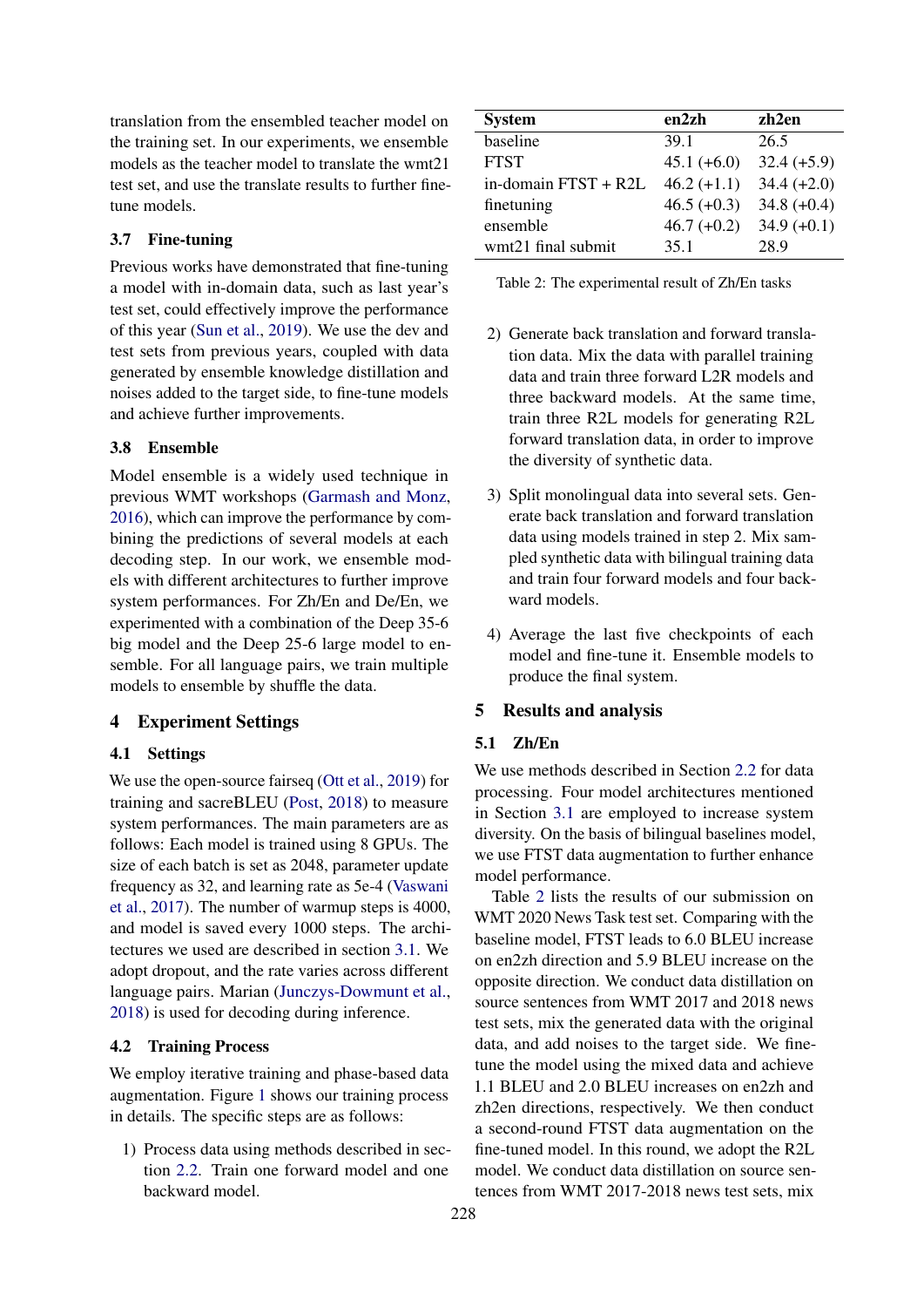<span id="page-4-0"></span>

| <b>System</b>      | en2de         | de2en         |  |  |
|--------------------|---------------|---------------|--|--|
| baseline           | 33.1          | 39.7          |  |  |
| <b>FTST</b>        | $34.2 (+1.1)$ | $40.8 (+1.1)$ |  |  |
| $FTST + R2L$       | $34.5 (+0.3)$ | $41.1 (+0.3)$ |  |  |
| finetuning         | $38.2 (+3.7)$ | $43.1 (+2.0)$ |  |  |
| ensemble           | $38.3 (+0.1)$ | $43.4 (+0.3)$ |  |  |
| postprocess        | $39.7 (+1.4)$ |               |  |  |
| wmt21 final submit | 29.8          | 34.7          |  |  |

Table 3: The experimental result of De/En tasks

the generated data with the WMT 2017-2018 test sets, and add noises to the target side. We finetune the model using the mixed data and achieve 0.3 BLEU and 0.4 BLEU increases on en2zh and zh2en directions, respectively. Finally, ensemble further leads to 0.2 BLEU increase on the en2zh direction and 0.1 BLEU increase on the opposite direction. When submitting the final results, we further fine-tune the model with WMT 2019 and 2020 test sets. Our models achieve 35.1 BLEU on the en2zh direction and 28.9 BLEU on the zh2en direction when measuring with the WMT 2021 News Task test set.

# 5.2 De/En

For the En-De task, we adopt the Deep 36-5 big model and Deep 25-6 large model, as described in section [3.1.](#page-1-2) We use Moses for English and German word segmentation. The training data are segmented by a shared SentencePiece model. The source and target side each has a vocabulary with 32K words. We process all data using filter methods described in section [2.2.](#page-0-1)

Table [3](#page-4-0) lists the results of our submission on WMT 2020 News Task test set. Comparing with the baseline model, two rounds of FTST data augmentation contribute to 1.4 BLEU increase on each directions. We conduct data distillation on source sentences from WMT 2020 news test sets, mix the generated data with the WMT 2018 and WMT 2019 test sets after adding noises to the target side. We fine-tune the model using the mixed data and achieve 3.7 BLEU and 2.0 BLEU increases on en2de and de2en directions, respectively. Ensemble further leads to 0.1 BLEU increase on the en2de direction and 0.3 BLEU increase on the opposite direction. Ensemble does not have significant impact on this task. It should be noted that we find that the quotation marks generated by the en2de model does not comply with the German standard, so we

<span id="page-4-1"></span>

| <b>System</b>      | en2ja         | ja2en         |
|--------------------|---------------|---------------|
| baseline           | 36.4          | 21.4          |
| iterative FTST     | $39.2 (+2.8)$ | $23.1 (+2.7)$ |
| finetuning         | $42.9 (+3.7)$ | $25.3 (+2.2)$ |
| ensemble           | $43.6 (+0.7)$ | $26.0 (+0.7)$ |
| wmt21 final submit | 454           | 26.5          |

Table 4: The experimental result of Ja/En tasks

add a correction script to the post-processing(just convert English quotation marks to German quotation marks), which surprisingly leads to 1.4 BLEU increase. When submitting the final results, we further fine-tune the model with WMT 2020 test set. Our submitted models achieve 29.8 BLEU on the en2de direction and 34.7 BLEU on the de2en direction when measuring with the WMT 2021 News Task test set.

## 5.3 Ja/En

For Ja/En task, we adopt the same settings as that for the Zh-En task. The dropout rate is set to 0.1. The training data are segmented by a shared SentencePiece model. The source and target side each has a vocabulary with 32K words. The size of parallel data after cleansing is 13.5M. We sampled 150M English monolingual data from News Crawl and 300M Japanese monolingual data from News Crawl and Common Crawl (150M from each source).

Table [4](#page-4-1) lists the results of our submission on WMT 2020 News Task test set. Comparing with the baseline model, iterative FTST data augmentation contribute to 2.8 BLEU and 1.7 BLEU increases on the en2ja and ja2en directions respectively. We conduct data distillation on source sentences from WMT 2020 news test sets, mix the generated data with the WMT 2020 dev set after adding noises to the target side. We fine-tune the model using the mixed data and achieve 3.7 BLEU and 2.2 BLEU increases on en2ja and ja2en directions, respectively. We train four models on each direction and ensemble further leads to 0.9 BLEU increase on the en2ja direction and 1.0 BLEU increase on the opposite direction. When submitting the final results, we further fine-tune the model with WMT 2021 dev set. Our submitted models achieve 45.4 BLEU on the en2ia direction and 26.5 BLEU on the j2en direction when measuring with the WMT 2021 News Task test set.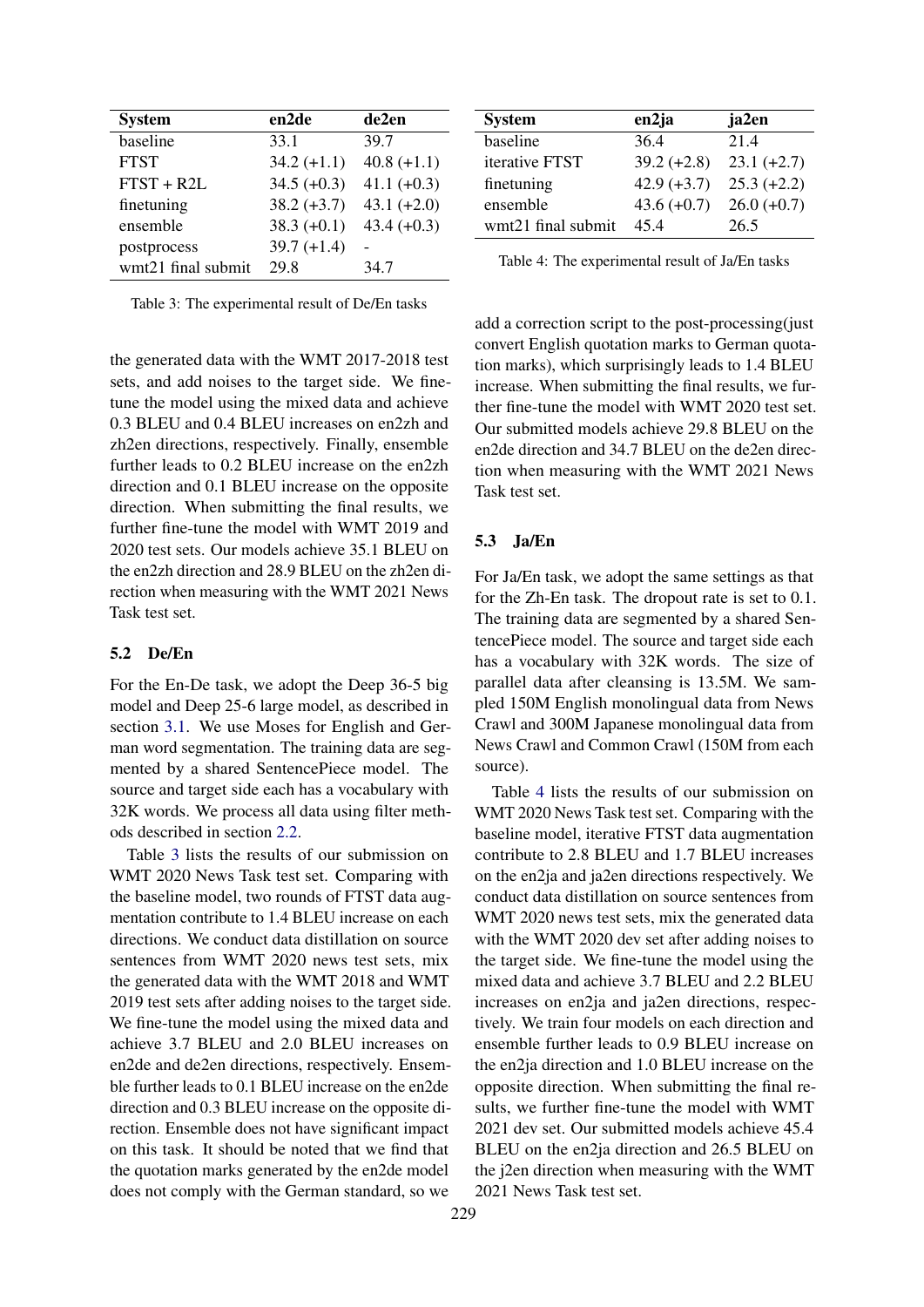<span id="page-5-5"></span>

| <b>System</b>                      | en2ha | ha2en |      |      | en2is is2en hi2bn | bn2hi | xh2zu | zu2xh |
|------------------------------------|-------|-------|------|------|-------------------|-------|-------|-------|
| baseline                           | 2.8   | 77    | 18.3 | 25.1 | 74                | 18.0  | 2.1   | 6.2   |
| multilingual (add en2de data) 14.9 |       | 18.9  | 20.2 | 28.0 | 9.2               | 18.3  | 73    |       |
| <b>iFTBT</b>                       | 197   | 23.2  | 23.5 | 32.4 | 10.4              | 19.4  | $Q_3$ | 92    |
| wmt21 final submit                 | 20.3  | 175   | 27.5 | 38.4 | 13.0              | 21.9  | 11.8  | 99    |

Table 5: The experimental result of low resource tasks. iBTFT indicates that multiple rounds of BTFT are used for data enhancement.

## 5.4 Low resource tasks

#### 6 Conclusion

We use the same strategy to deal with low resource tasks (En-Ha, En-Is, Bn-Hi and Xh-Zu). We train a bilingual baseline model and a monolingual baseline model for each direction. Every multilingual model is trained with 10x bilingual data sampled from the training corpora and 50M En-De parallel data. For en2ha, en2is, hi2bn and xh2zu, we use en2de data for training. For other language directions, we use de2en data for training.

Table [5](#page-5-5) lists the results of our submission on dev set. On the eight language directions, all multilingual models gain huge improvements when comparing with the bilingual baseline model. Particularly, En-Ha achieves the greatest improvements: 12.1 BLEU on en2ha direction and 11.20 on ha2en direction. Bn-Hi achieves the slightest improvements: 0.4 BLEU on bn2hi direction and 1.78 on hi2bn direction. The results demonstrate that the fewer the bilingual data, the greater impact a multilingual model has. In other extremely low-resource scenarios, the improvement gained by a multilingual model for En-Ha is greater than that for the Xh-Zu task. We think the reason lies in the differences of language similarities. On the basis of multilingual models, we conduct data augmentation as described in section [3.2.](#page-2-1) We adjust sampling ratios according to the monolingual data size of each languages. Our data augmentation strategy achieves improvements on all eight language directions, from 1.1 BLEU to 4.4 BLEU increase. When conduct the second-round FTST data augmentation, we only get a slight increase on the En-Ha task: 0.2 BLEU on en2ha direction and 0.9 on ha2en direction. We also leverage fine-tuning and ensemble techniques to further improve our model performances. Finally, we get the highest BLEU score on the xh2en direction and the second highest BLEU score on the en2ha direction.

This paper presents the submissions of HW-TSC to the WMT 2021 News Translation Task. For each direction in all pairs, we perform experiments with a series of pre-processing and training strategies. The effectiveness of each strategy is demonstrated. Our experiments show that in low-resource scenarios, multilingual model that utilizing data from other languages can improve system performance to a large extent. Data augmentation strategy is still effective for multilingual models. Our submissions finally achieves competitive results in the evaluation.

# **References**

- <span id="page-5-4"></span>Chris Dyer, Victor Chahuneau, and Noah A. Smith. 2013. [A simple, fast, and effective reparameteriza](https://www.aclweb.org/anthology/N13-1073/)[tion of IBM model 2.](https://www.aclweb.org/anthology/N13-1073/) In *Human Language Technologies: Conference of the North American Chapter of the Association of Computational Linguistics, Proceedings, June 9-14, 2013, Westin Peachtree Plaza Hotel, Atlanta, Georgia, USA*, pages 644–648.
- <span id="page-5-0"></span>Sergey Edunov, Myle Ott, Michael Auli, and David Grangier. 2018. [Understanding back-translation at](https://doi.org/10.18653/v1/d18-1045) [scale.](https://doi.org/10.18653/v1/d18-1045) In *Proceedings of the 2018 Conference on Empirical Methods in Natural Language Processing, Brussels, Belgium, October 31 - November 4, 2018*, pages 489–500.
- <span id="page-5-2"></span>Markus Freitag, Yaser Al-Onaizan, and Baskaran Sankaran. 2017. [Ensemble distillation for neural](http://arxiv.org/abs/1702.01802) [machine translation.](http://arxiv.org/abs/1702.01802) *CoRR*, abs/1702.01802.
- <span id="page-5-3"></span>Ekaterina Garmash and Christof Monz. 2016. Ensemble learning for multi-source neural machine translation. In *Proceedings of COLING 2016, the 26th International Conference on Computational Linguistics: Technical Papers*, pages 1409–1418.
- <span id="page-5-1"></span>Melvin Johnson, Mike Schuster, Quoc V Le, Maxim Krikun, Yonghui Wu, Zhifeng Chen, Nikhil Thorat, Fernanda Viégas, Martin Wattenberg, Greg Corrado, et al. 2017. Google's multilingual neural machine translation system: Enabling zero-shot translation. *Transactions of the Association for Computational Linguistics*, 5:339–351.